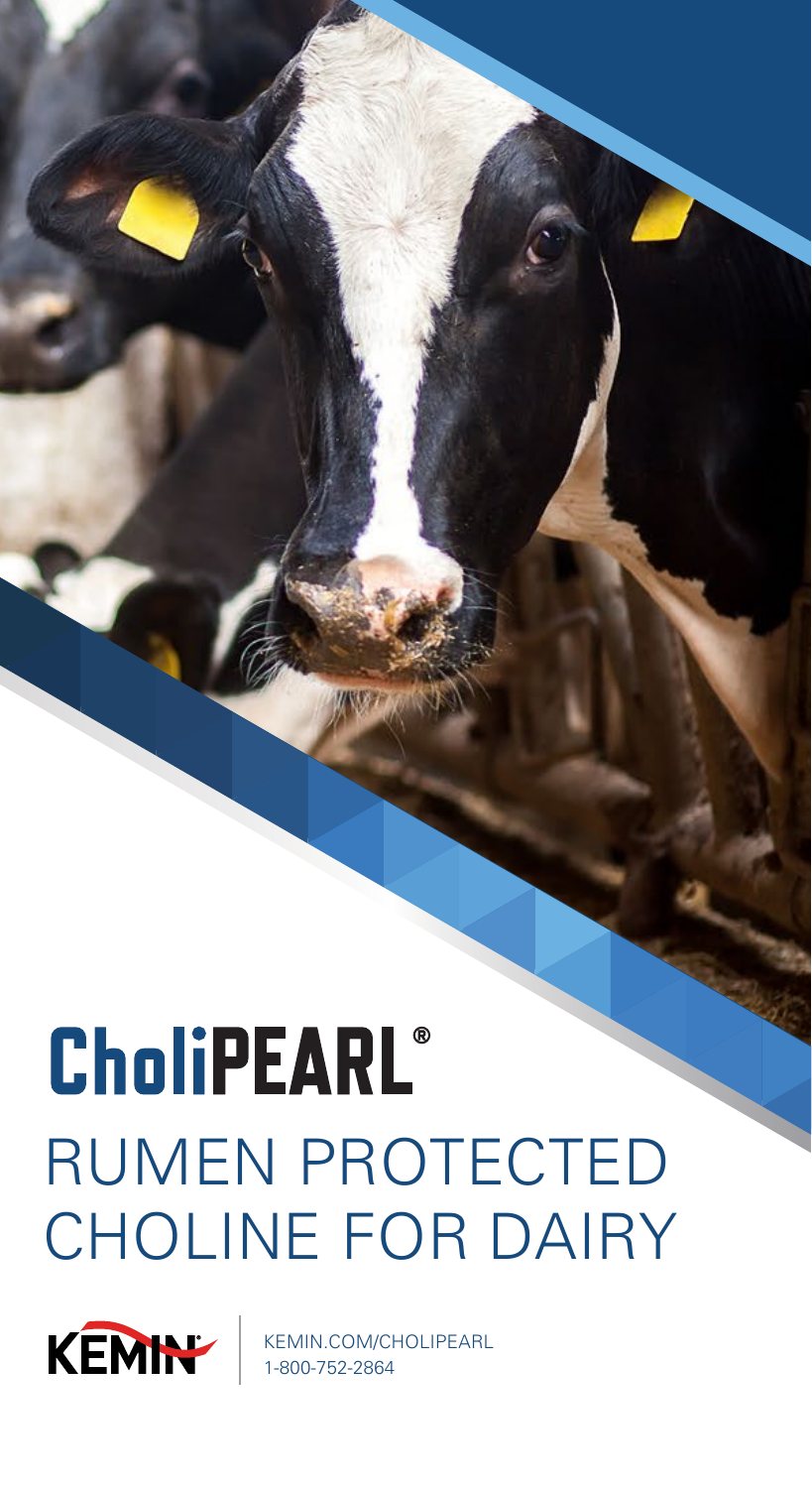#### WHAT IS CholiPEARL?

CholiPEARL® is a cost-effective source of rumen protected choline manufactured using the MicroPEARLS® spray freezing process. This manufacturing method results in a product that combines rumen protection with high intestinal digestibility, resulting in one of the most cost-effective sources of intestinally available choline on the market.



Figure 1. MicroPEARL structure

#### PRODUCT FEATURES & BENEFITS

- High intestinally bio-available source of choline
- Easily incorporates into feeding matrix as a top dress or within supplement
- Durable MicroPEARL which can handle mixing and pelleting with no negative impact on product efficacy
- Reduced inclusion rate compared to competitor products, while maintaining efficacy<sup>1</sup>
- Feeding Rate: 25 30 grams/head/day

### WHY IS BIOAVAILABILITY IMPORTANT?

Bioavailability is the amount of nutrient absorbed by the cow in a form that can be used for metabolism. Essentially, higher bioavailability means you are getting what you pay for!

VLDL

## **CholiPEARL DELIVERS. PROVIDING ENERGY TO YOUR TRANSITION COWS WHEN THEY NEED IT MOST.**

References: 1. Kemin Internal Document: 13-00005

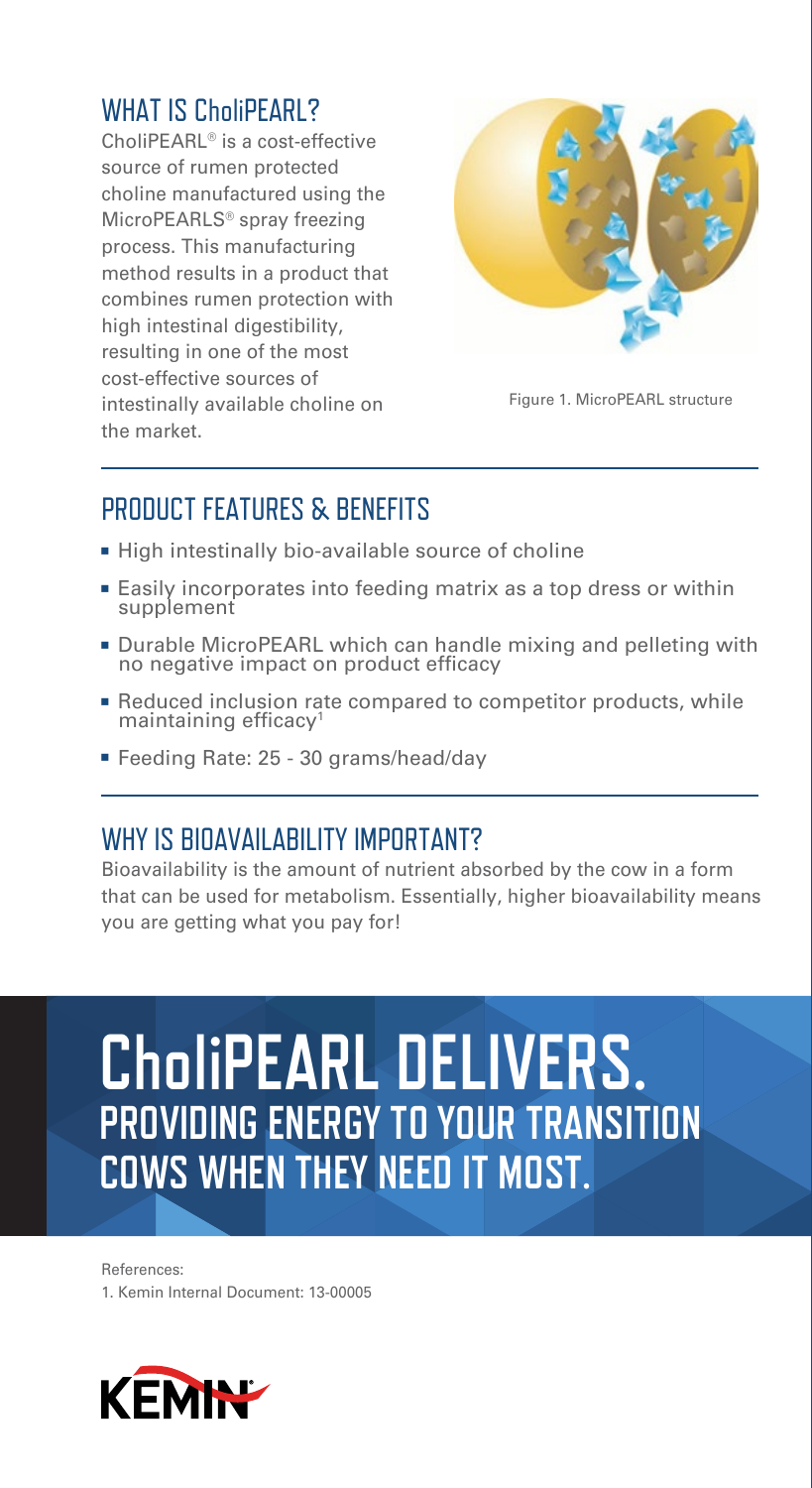#### WHEN SHOULD RUMEN PROTECTED CHOLINE BE FED?

During the transition period, an increase in energy demand for milk production, leads to a state of negative energy balance. To overcome this imbalance, body fats are mobilized in the form of non-esterified fatty acids (NEFA). Ideally, NEFA are transformed into very low-density lipoproteins (VLDL) in the liver to be readily absorbed as energy by the various body tissues. If NEFA cannot package into VLDL, it is stored as fat in the liver or converted to ketone bodies. This leads to ketosis and performance reductions.

#### WHY IS CHOLINE IMPORTANT IN DAIRY NUTRITION?

One of the primary roles of choline is the synthesis of phosphatidylcholine in the liver.<sup>1</sup> Phosphatidylcholine is a key component in the process of packaging NEFA into VLDL so they can exit the liver, instead of being stored in the liver as fat. $^2$  Therefore, choline supplementation in dairy cattle can alleviate the severity and incidences of fatty liver.

#### WHY SHOULD WE PROTECT CHOLINE?

Due to the rumen environment, very little dietary choline escapes ruminal degradation. Up to 98 percent of non-protected choline is degraded in the rumen.<sup>1</sup> So without protection, the benefits of choline supplementation in dairy cattle are not realized.

## **GET YOUR MONEY'S WORTH WITH A PROVEN RUMEN PROTECTED SOURCE OF CHOLINE**

- **Improve liver function**
- Manage energy imbalance
- Avoid metabolic issues in transition cows

#### References:

- 1. Santos, J. E. P., and F. S. Lima. 2009. Feeding rumen protected choline to transition dairy cows. Page 149 in proceedings of the Florida Nutrition Conference. Univ. Florida, Gainesville.
- 2. Goselink, R. M. A., J. Van Baal, H. C. A. Widjaja, R. A. Dekker, R. L. G. Zom, M. J. De Veth, and A. M. Van Vuren. 2013. Effect of rumen protected choline supplementation on liver and adipose gene expression during the transition period in dairy cattle. J. Dairy Sci. 96:1102-1116.